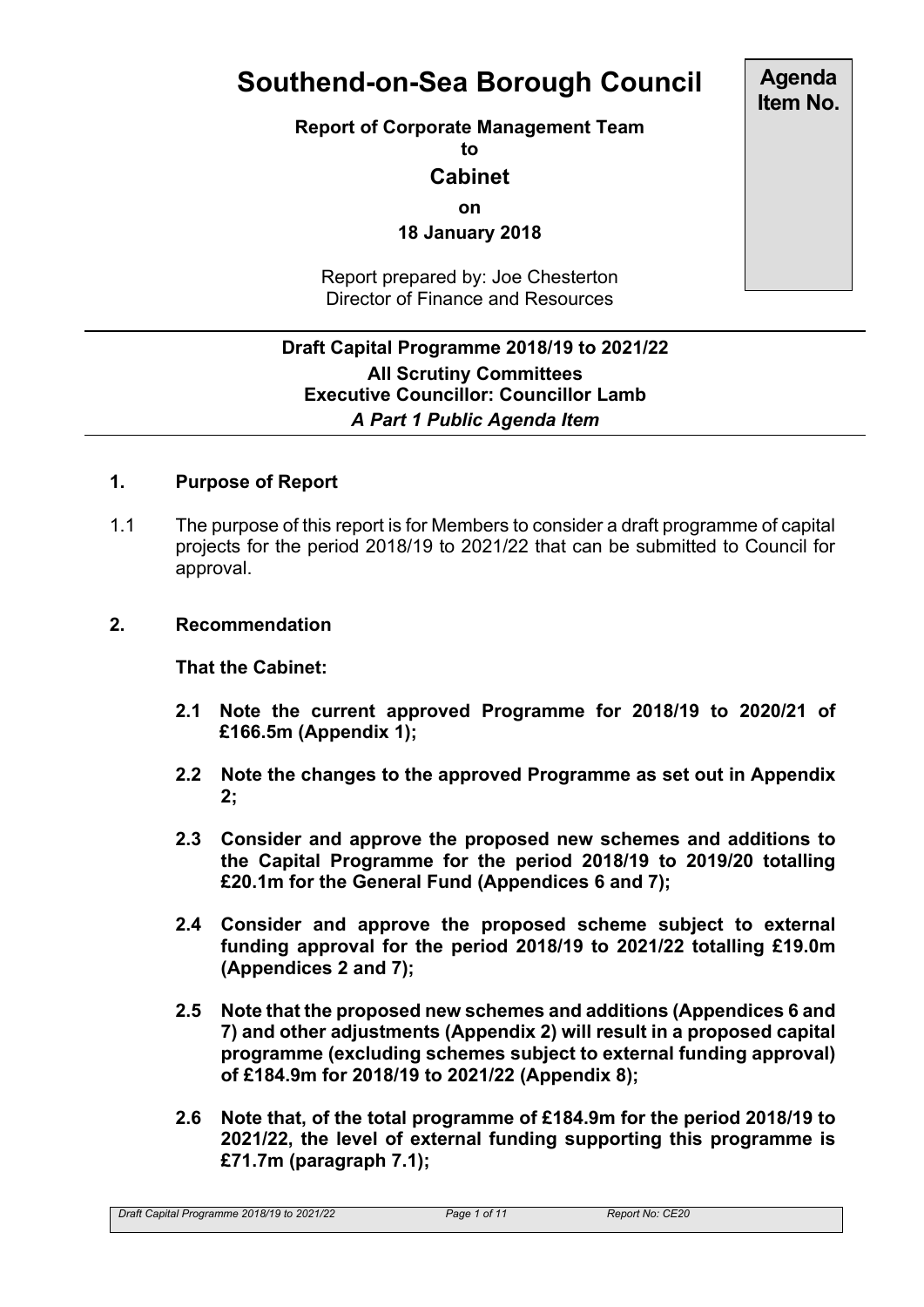- **2.7 Note that a final review is being undertaken on the 2017/18 projected outturn and that the results will be included in the report to Cabinet on 13 February 2018;**
- **2.8 Refer this report as approved to all Scrutiny Committees and then to Budget Cabinet on 13 February 2018.**

## **3. Background**

- 3.1 Capital expenditure is defined as expenditure incurred on the enhancement, acquisition or creation of assets needed to provide services, such as houses, schools, vehicles etc. This is in contrast to revenue expenditure which is spending on the day to day running costs of services such as employee costs and supplies and services. Capital grants, borrowing and capital receipts can only be spent on capital items and cannot be used to support the revenue budget. However, it should be noted that revenue funding can be used to support capital expenditure.
- 3.2 Under the Local Government Act 2003, from 1 April 2004, each authority can determine how much it can borrow within prudential limits (unsupported borrowing). The Government does have powers to limit the aggregate for authorities for national economic reasons, or for an individual authority.
- 3.3 Unsupported borrowing is not specifically financed by capital grant and no longer as a separate stream in the Government revenue grant. However, the Council has full discretion on how it allocates its formula grant funding. Therefore, any unsupported borrowing undertaken is financed from the total available resources to the Council from both Grant and Council Tax.

# **4. Capital Programme 2017/18 to 2020/21 - Movements**

- 4.1 The Council's current agreed capital programme for 2017/18 and future years is attached as Appendix 1 and totals £233.1m.
- 4.2 Movements and proposed new schemes and additions since the agreement of the revised programme in November 2017 have an overall effect of increasing the capital programme by £20.2m to £253.3m as set out in Appendix 2, with more detail in Appendices 3 to 7.

# **5. Spending Plans 2018/19 to 2021/22**

- 5.1 The proposed additions to the Capital Programme for 2018/19 to 2019/20 of £20.1m are set out in Appendix 6, with the details of each scheme and its funding explained in Appendix 7. In preparing these proposals consideration has been given to the following key criteria:
	- Maintain the essential infrastructure of the organisation;
	- Essential Health and Safety works;
	- Essential rolling programmes;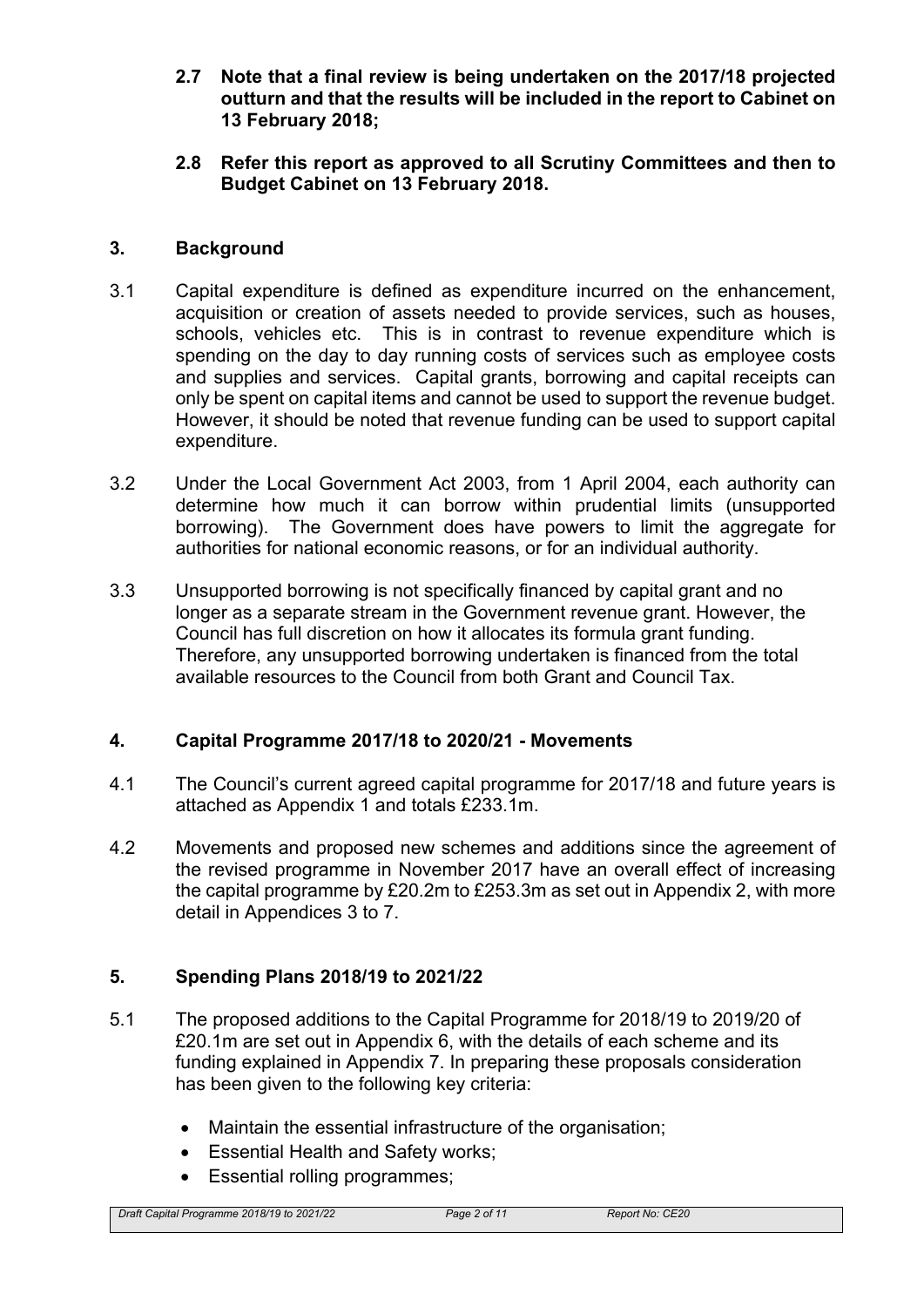- Are wholly financed by external/internal funding;
- Match funded investment for regeneration projects;
- Outcome of feasibility studies for Pier and New Museum;
- Are invest to save borrowing schemes.

Additionally, consideration has been given to:

- Revenue impact of the proposals on the Medium Term Financial Plan;
- Borrowing position of the Council;
- Whether schemes are profiled to the appropriate financial year;
- Recognition of the future vision of the authority;
- Recognition of the ability to prioritise and refocus following the recent transformation overview;
- Recognition of the capacity in the organisation to deliver such a programme.

As part of this year's budget process consideration has also been given to a new wider strategic approach to the formulation of the capital programme which has resulted in:

- Identifying essential capital investment for 2018/19 and 2019/20 only;
- Utilising feasibility studies where needed;
- Adopting a gateway approach review for larger strategic schemes to enter the programme at the required time;
- The ability to enter items into the capital programme in a managed way through firstly the annual budget round and secondly when the programme is reviewed mid-year and consequently the November Cabinet cycle;
- Being mindful of the current level of the programme in relation to capacity to deliver, the relevant financing of schemes and any other running costs.

The key areas of investment and funding for the Council are identified in the sections below.

# **5.2 Education**

5.2.1 In February 2017 the Government confirmed the Education Maintenance Capital allocations and Devolved Formula Capital (DFC) for 2017/18 and gave an indication that a similar level of grant would be available for 2018/19, subject to downwards adjustments as more schools convert to academy status. Basic Need Grant was confirmed for the three years 2017/18 to 2019/20.

The grant funding was confirmed as follows:

- £0.849 million of basic need funding to provide school places to be paid in 2017/18 with indicative sums of £4.83million paid in 2018/19 and £3.82 million in 2019/20.
- £0.944 million of Maintenance Capital to support the needs of the schools we maintain and for the Sure Start children's centres;
- £0.173 million of Devolved Formula Capital for schools;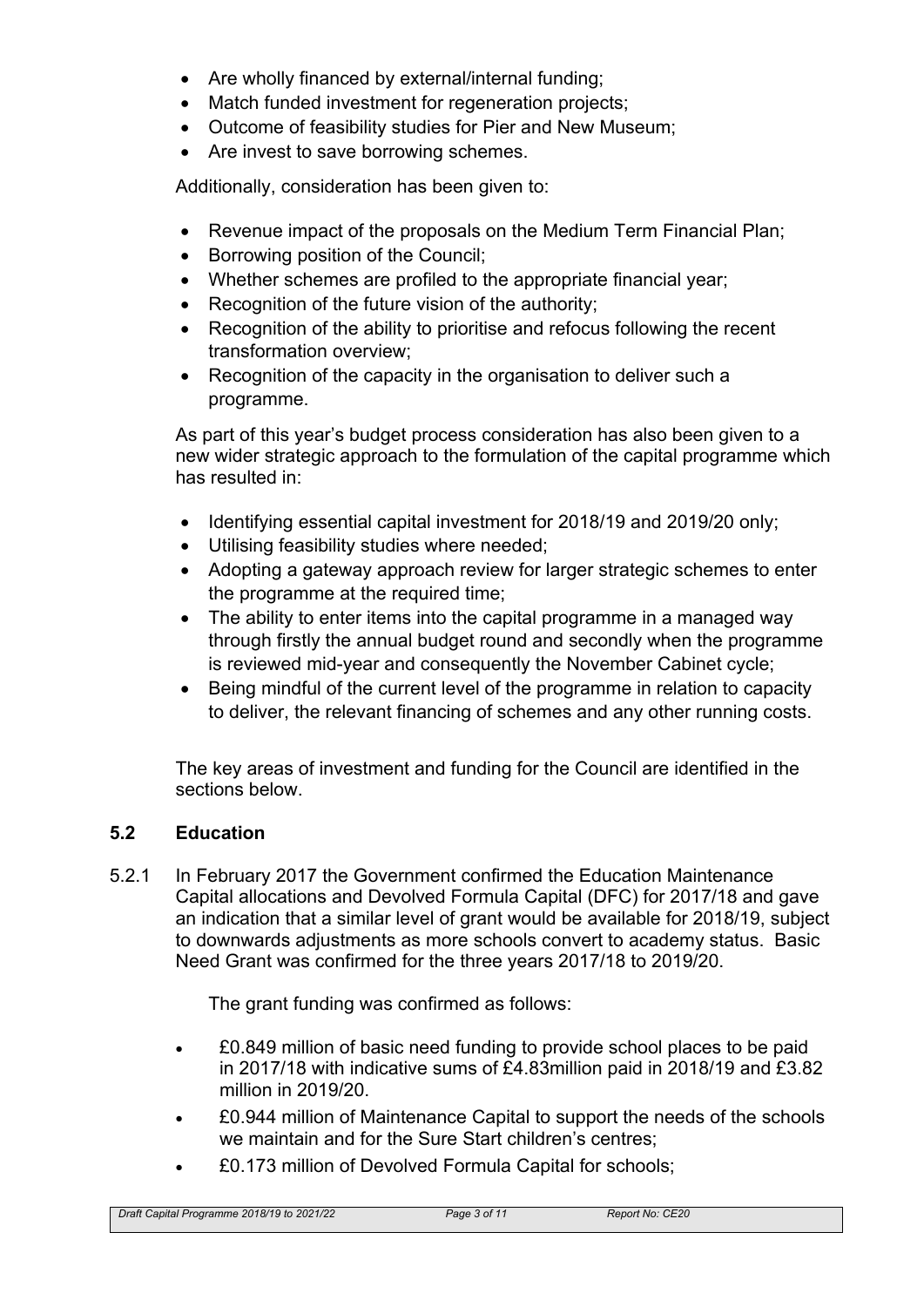- 5.2.2 All of these allocations will be delivered as capital grant.
- 5.2.3 The Government is due to confirm in February 2018 the 2018/19 grant figures and issue indicative grant figures for the years 2019/20 and 2020/21. If these figures are available in time they will be included in the report to Cabinet on 13 February 2018.
- 5.2.4 The education capital programme for 2017/18 onwards will continue to be dominated by the need to provide more school places to cope with the current high pupil numbers, as the demand moves from the primary sector to the secondary schools.
- 5.2.5 The Basic Need Grant awarded to Local Authorities includes expansion at academies. The Government also expected all Local Authorities to fund capital works for any new academy arising from a Basic Need requirement unless the new school is funded directly from Central Government.
- 5.2.6 The Secondary School Expansion Programme is now moving forward. Expansions have been agreed with the eight non-selective schools. One school is in the construction stage and a second is awaiting planning permission. The remaining six are in various stages of feasibility and planning. The Primary School future demand will continue to be monitored closely.
- 5.2.7 Government funding is not ring fenced and Southend, like many other authorities, will be spending more on Basic Need than the awarded grant.
- 5.2.8 Once the 2018/19 maintenance grant has been published officers will produce a draft condition programme. It is hoped, as in previous years, future years indicative amounts will also be included to allow a multi-year programme to be set that will allow schools to plan ahead.
- 5.2.9 The income received from Central Government for maintenance only covers maintained schools and will continue to reduce in relation to the increase in the number of academies. Academies are able to bid into a central pot directly to the Department for Education for capital funding.
- 5.2.10 Although the maintenance grant will decrease as more schools convert to academy status the education condition programme will continue to address high priority condition items at schools and children's centres, which if not done could result in a closure as far as funds allow. The replacement of boilers, curtain walling and rewiring continues to dominate the investment programme.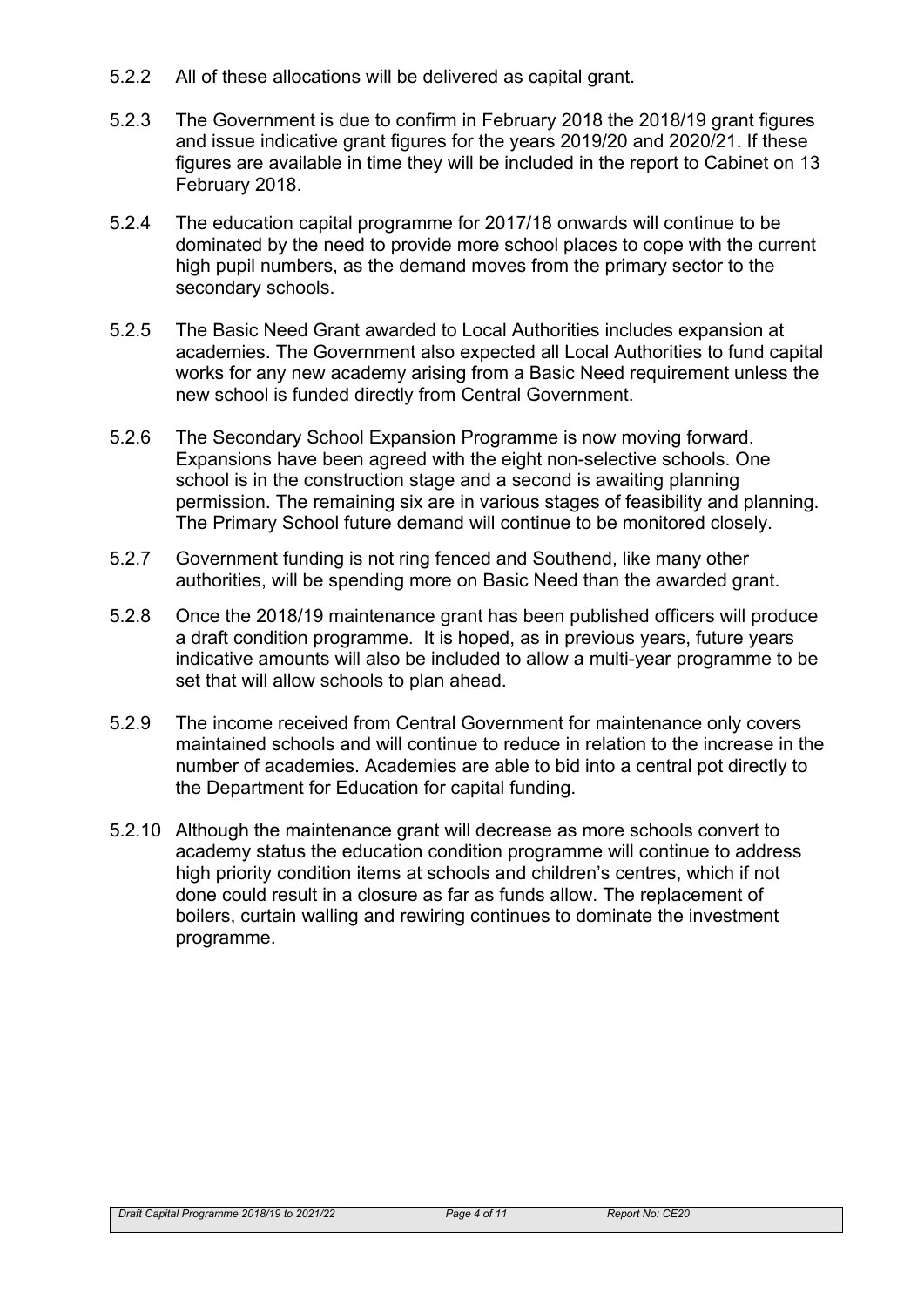# **5.3 Housing**

- 5.3.1 The housing construction scheme is progressing well. The programme of works for the culvert diversion will be finalised shortly. It is anticipated that the remainder of the highways works and the culvert enabling works will begin in late January. The tender for the overall build contractor has been extended until January 2018 to accommodate this change and further consultation will be undertaken with both local members and residents shortly.
- 5.3.2 The Housing Revenue Account (HRA) capital programme for the 2017/18 financial year is £6,900,000 which comprises mainly Decent Homes work to the Council's housing stock including kitchen and bathroom modernisations, together with improvements to the common areas. This also includes a budget of £370,000 for the construction of new housing on HRA land as included above (with the remainder in the 2018/19 financial year) and £345,000 for some remodelling works to sheltered housing schemes.
- 5.3.3 The overall capital programme for the next three financial years 2018/19 to 2020/21 includes a commitment of at least £6 million each year for major repairs and Decent Homes work to the Council's housing stock.

# **5.4 Highways and Transportation**

- 5.4.1 The expenditure will be delivered by fully un-ringfenced capital grants.
- 5.4.2 The indicative settlement is as follows:

|                                | 2018/19<br>£'000 | 2019/20<br>£'000 | 2020/21<br>£'000 |
|--------------------------------|------------------|------------------|------------------|
| Integrated Transport           | 1.401            | 1.401            | 1.401            |
| 'Needs Based' Highways Capital | 1.121            | 1.121            | 1.121            |
| <b>Maintenance Block</b>       |                  |                  |                  |

- 5.4.3 The allocations for the Integrated Transport Block (ITB) 2018/19 to 2020/21 are indicative and are awaiting confirmation from the Department for Transport (DfT).
- 5.4.4 Pothole Funding of £250 million was announced in the Budget 2015. This funding is allocated by formula shared by Local Highways Authorities between 2016/17 and 2020/21 based on the road length for which each authority is responsible. The allocated sum to Southend Borough Council is £65k per year until 2020/21.
- 5.4.5 To allow the full delivery of the 2017/18 Local Transport Plan (LTP) programme, the full spend is proposed to be met 100% by capital grant.
	- Typical schemes are presented in the context of four 'Actions' as set out in the Local Transport Plan (LTP3) Implementation Plan 2015/16 to 2020/21.

*Draft Capital Programme 2018/19 to 2021/22 Page 5 of 11 Report No: CE20*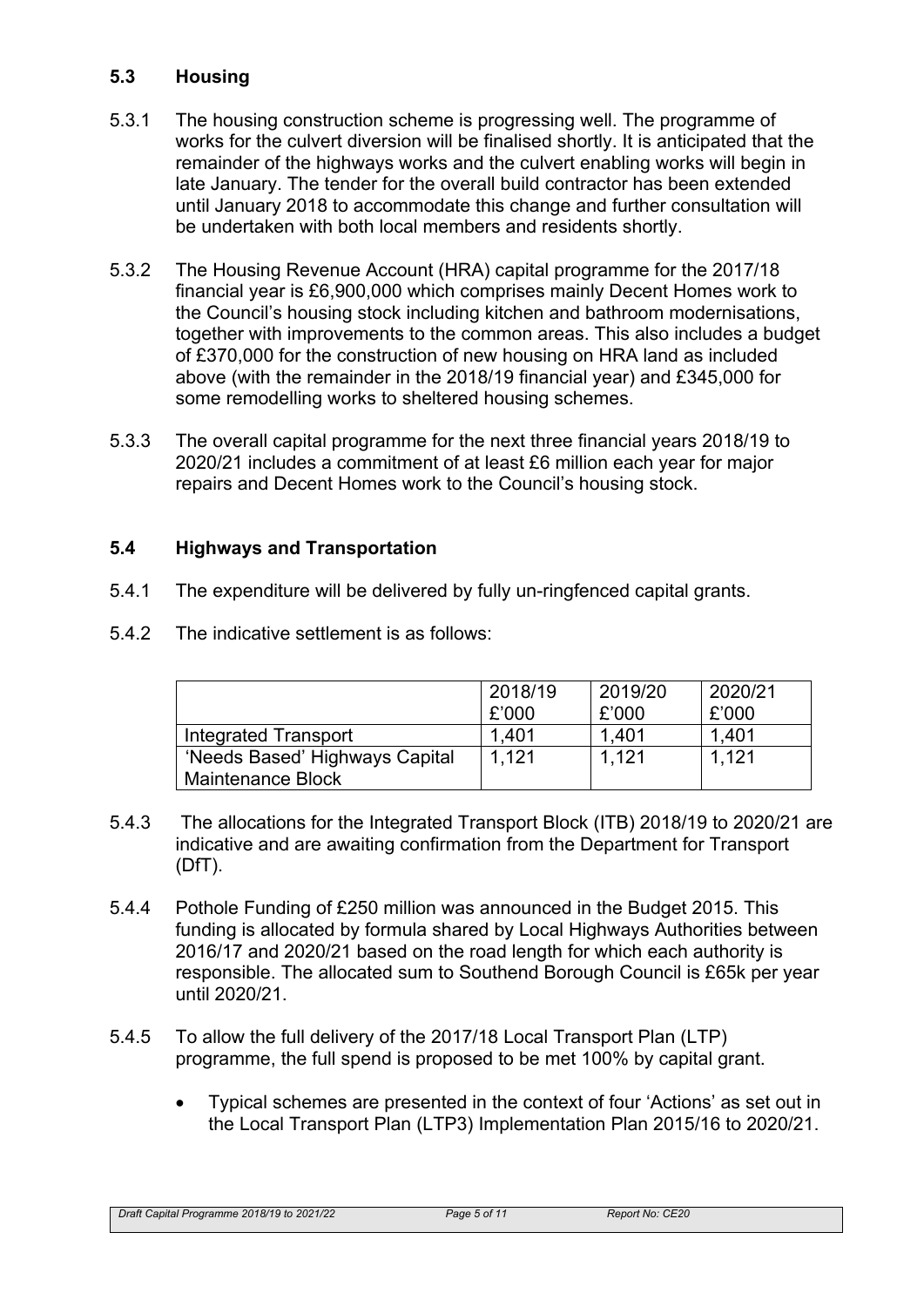- The recommended allocation to the 'Actions' is set out in Appendix 5a. The Deputy Chief Executive for Place will progress a prioritised list of schemes for both Integrated Transport and Highways Maintenance in consultation with the portfolio holder for Public Protection, Waste and Transport and the Director of Finance and Resources. A list of capital schemes developed by the Traffic and Parking Working Party and Members requests will come from part of this funding stream.
- The prioritisation process is set out in diagram 1 of the implementation plan. In addition, maintenance schemes will be progressed using the latest information from the Gaist Asset Management work.
- As in previous years, there is flexibility to allocate funding between the two blocks and the LTP actions.

#### **5.5 Other Services**

- 5.5.1 In respect of the other proposed general fund schemes these are to be funded through borrowing, grants, capital receipts and from earmarked reserves and the required relevant borrowing costs have been factored into the Medium Term Financial Strategy.
- 5.5.2 The other proposed general fund schemes encompass the following key themes:
	- A budget provision to grow a commercial property investment portfolio;
	- Fire improvement works across the corporate property estate;
	- Refurbishment of the Council's core property stock to deliver a planned condition programme;
	- Essential refurbishment and renovation works to theatres, parks, leisure centres and other leisure assets;
	- Upgrade and modernisation of the ICT core infrastructure;
	- ICT schemes in support of business transformation;
	- The continuation of the Better Queensway project through the next phase of development;
	- Implementation of security measures in line with current threat levels.

# **6. Capital Programme 2018/19 to 2021/22**

- 6.1 The Council's proposed capital programme for 2017/18 and future years is attached as Appendix 8, which includes all of the adjustments identified in the other appendices.
- 6.2 The proposed capital programme represents a significant investment of nearly £185million on the part of the Council in the Southend area and the projected

*Draft Capital Programme 2018/19 to 2021/22 Page 6 of 11 Report No: CE20*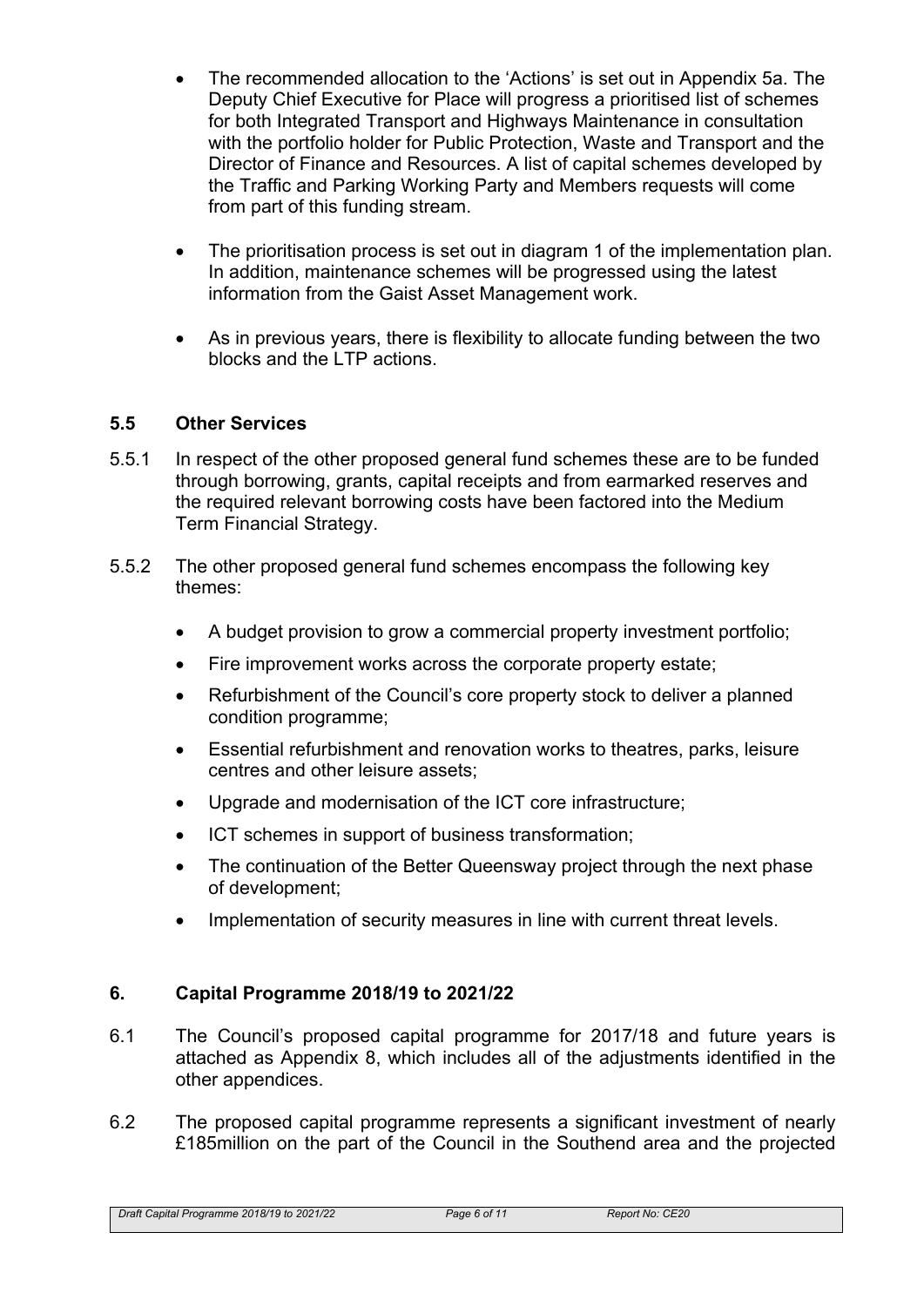investment in 2018/19 alone amounts to some £88million. Key areas of new and continued investment in 2018/19 and later years include:

- Library Car Park Reconstruction and Enhancement;
- Re-development of Delaware and Priory Residential Care homes and the Viking Day Centre;
- Secondary School Expansion Programme;
- Airport Business Park;
- Digital Strategy and ICT infrastructure:
- Council and Private Housing stock;
- Highways infrastructure and Transport works;
- A127 works;
- Energy efficiency schemes;
- Essential Pier works;
- Coastal Defence and foreshore;
- Essential works for Leisure, Parks, Libraries, Theatres and Museums;
- Better Queensway.
- 6.3 In addition, the proposed scheme subject to external funding approval for the period 2018/19 to 2021/22 amounts to nearly £19m, relating to the Forum II.

#### **7. Funding the capital programme**

7.1 The proposed capital programme presented in this report is currently fully funded and has been prepared based on the level of borrowing the Council can support, notified capital grants, prudent assumptions over the level of other grants and the timing and valuation of capital receipts (from the sale of existing surplus Council assets) that will be realised.

| Type of funding:                                          | 2018/19<br>£m | 2019/20<br>£m | 2020/21<br>£m | Total<br>£m |
|-----------------------------------------------------------|---------------|---------------|---------------|-------------|
| External funding – capital grant                          | 33.8          | 25.2          | 10.1          | 69.1        |
| External funding - third party<br>contributions           | 2.4           | 0.2           |               | 2.6         |
| <b>Capital Receipts</b>                                   | 3.9           |               |               | 3.9         |
| <b>Major Repairs Reserve (Housing</b><br>Revenue Account) | 7.6           | 6.2           | 6.2           | 20.0        |
| Earmarked reserves/ Revenue<br>Contributions              | 4.1           | 1.4           |               | 5.5         |
| Borrowing – Main Schemes (1)                              | 31.5          | 28.8          | 4.5           | 64.8        |
| Borrowing – Invest to Save $(1)$                          | 5.1           | 9.1           | 4.8           | 19.0        |
| <b>Total</b>                                              | 88.4          | 70.9          | 25.6          | 184.9       |

Note 1 - this relates to both internal and external borrowing

*Draft Capital Programme 2018/19 to 2021/22 Page 7 of 11 Report No: CE20*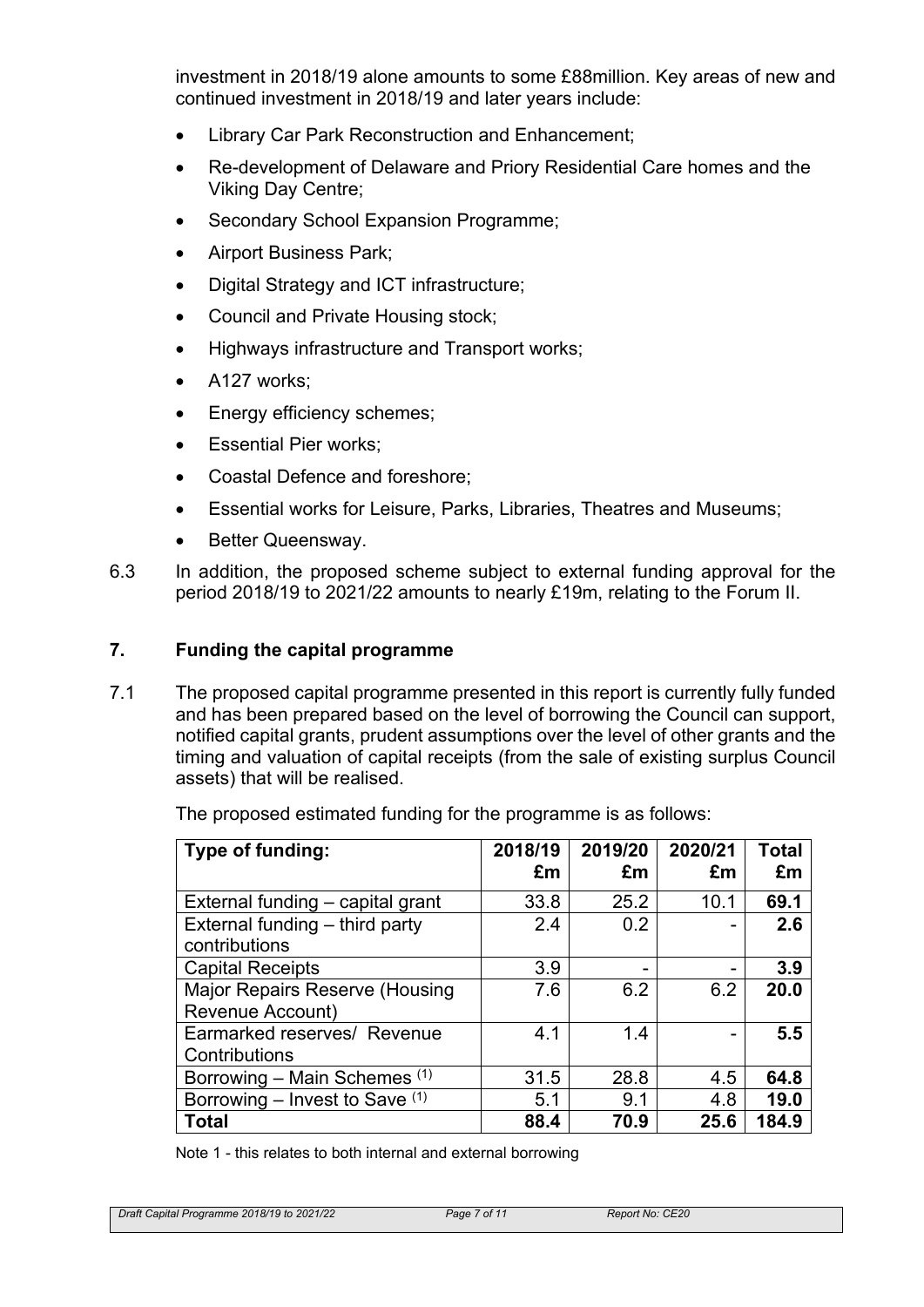The estimated amounts of internal and external borrowing are shown in the table below:

| <b>Borrowing to fund capital</b><br>schemes | 2018/19<br>£m | $\mid$ 2019/20 $\mid$<br>£m | 2020/21<br>£m | Total<br>£m |
|---------------------------------------------|---------------|-----------------------------|---------------|-------------|
| Internal borrowing                          |               | 10.9                        | 3.3           | 14.2        |
| <b>External borrowing</b>                   | 36.6          | 27.0                        | 6.0           | 69.6        |
| <b>Total borrowing</b>                      | 36.6          | 37.9                        | 9.3           | 83.8        |

- 7.2 An updated Corporate Asset management Strategy (CAMS) for the period 2015- 25 was agreed by Cabinet on 22 September 2015 and endorsed by Full Council on 22 October 2015. This revised CAMS records a clear preference for the retention of freeholds but does recognise that in some circumstances, a disposal is the most appropriate course of action. The Capital Receipts target of £1m p.a. is retained but is not a key driver for the sale of property. Capital receipts will reduce the need for borrowing to support the Capital Programme if they can be generated.
- 7.3 When the Council enters into Prudential Borrowing to fund Capital expenditure, there is a revenue impact and therefore an increase to the Councils budget requirement. As an indicative guide to the revenue consequence, there is a cost of approximately £70k for every £1m borrowed or if £10m is borrowed this would equate to an increase in Council Tax of approximately 1%.
- 7.4 The full impact of borrowing costs associated with the funding of the proposed programme has been included in the Council's current financial planning for 2018/19 to 2021/22. The draft 2018/19 revenue budget elsewhere on this agenda incorporates the required borrowing costs budget requirement for 2018/19.
- 7.5 The other revenue implications of the proposed new schemes and additions to the Capital Programme are set out in the table at the end of Appendix 7. In summary these are:
	- Commercial Property Investment the rental Incomes to at least cover the financing costs;
	- Children's Residential Provision placement savings of £80,000 p.a. from 2019/20 from a combination of children's residential care, part time placement and respite placements;
	- Income Management System increase in annual support and maintenance costs of £20,000 p.a. from 2019/20;
	- New Artists Studios rental income form the project for Beecroft Art Trust, which will first repay the capital reserve investment from the Council;
	- Manor Road Cliff Stabilisation £5,000 p.a. saving in footway maintenance;
	- Flood Prevention Works £10,000 p.a. maintenance costs for the pumping station.
- 7.6 In summary, it is the Chief Finance Officer's view that the 2018/19 to 2021/22 proposed capital programme is Prudent, Affordable and Sustainable.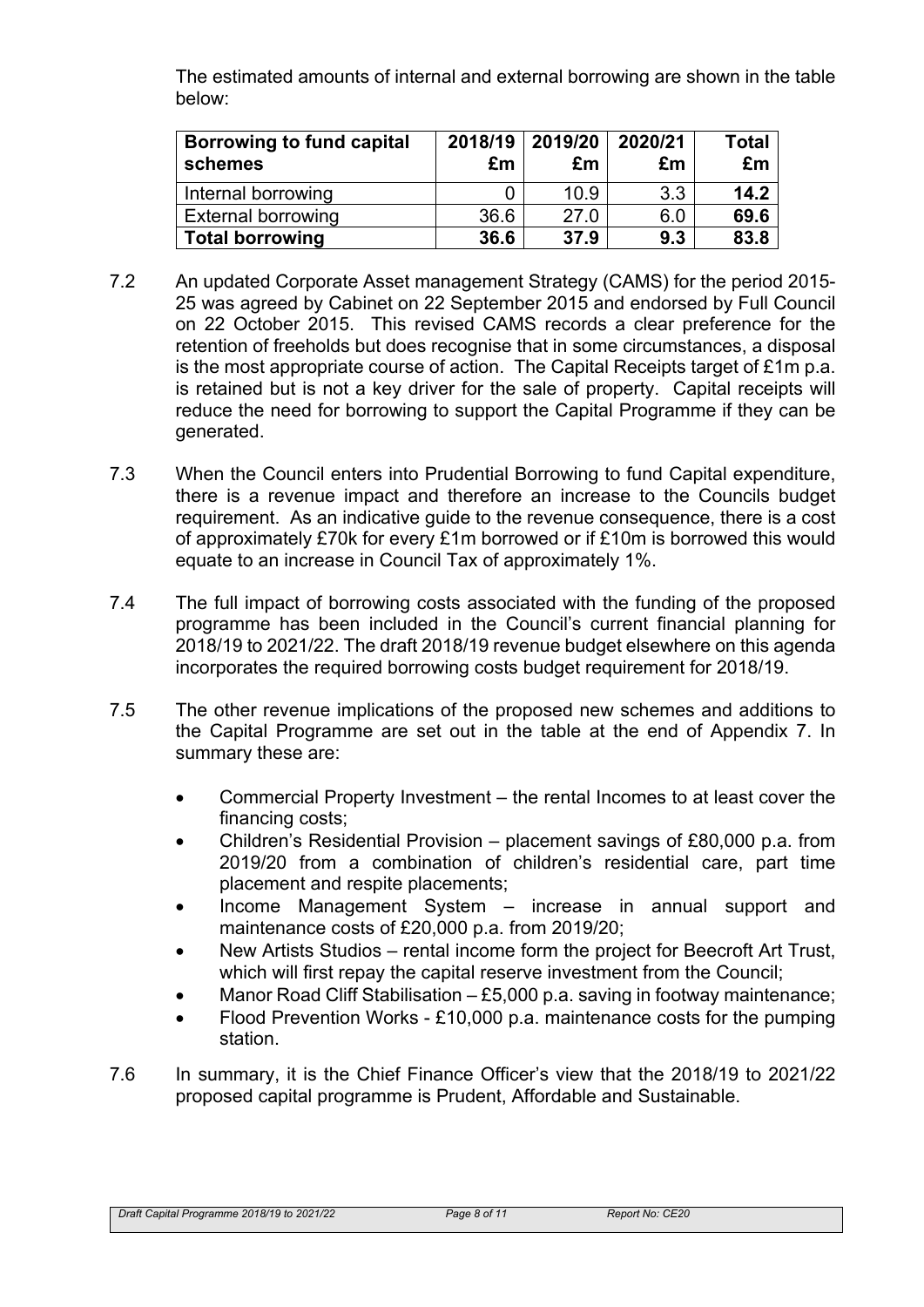#### **8. Capital Strategy, Corporate Asset Management Strategy & Prudential Indicators**

- 8.1 Each year the Council agrees a Capital Strategy that sets out the framework for controlling and monitoring the Capital Programme. The Capital Strategy is a key document for the Council. It sets out the processes and policies relating to capital expenditure and includes reference to other key documents of the authority which influence capital investment such as the Medium Term Financial Strategy (MTFS) and the Corporate Asset Management Strategy (CAMS). It is best practice for this strategy to be reviewed annually alongside the MTFS, and an updated Capital Strategy will be presented to Cabinet in February 2018.
- 8.2 In addition, each year the Council agrees a Treasury Management Strategy and prudential borrowing indicators that includes identifying how planned capital investment is to be funded. The strategy will be presented to Cabinet in February 2018 as part of the suite of papers agreeing the overall 2018/19 to 2021/22 budget.

#### **9. Other Options**

9.1 The proposed Capital Programme is compiled from a number of individual projects, any of which can be agreed or rejected independently of the other projects.

#### **10. Reasons for Recommendations**

10.1 The proposed Capital Programme is compiled from a number of individual projects which either contribute to the delivery of the Councils objectives and priorities or enhance the Councils infrastructure.

#### **11. Corporate Implications**

11.1 Contribution to Council's Vision & Corporate Priorities

The projects directly contribute to the delivery and achievement of the Councils Corporate Priorities.

11.2 Financial Implications

As set out in the report.

11.3 Legal Implications

None at this stage.

11.4 People Implications

None at this stage.

*Draft Capital Programme 2018/19 to 2021/22 Page 9 of 11 Report No: CE20*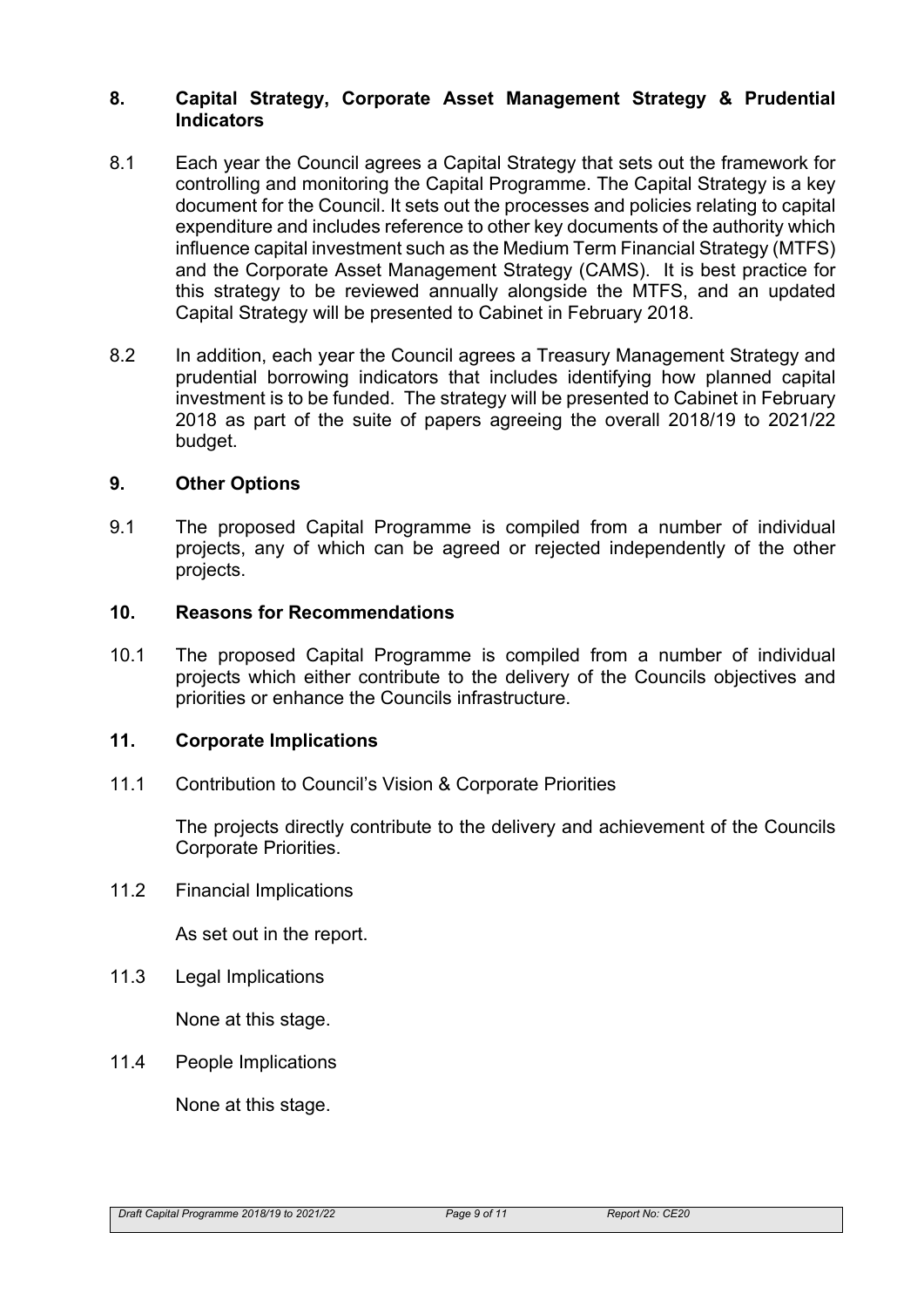#### 11.5 Property Implications

The Capital Strategy and Corporate Asset Management Strategy (CAMS) may affect the Council's property holdings, assets and liabilities. The Strategy and CAMS will reflect the implications of the agreed capital programme and any impact on the level of required borrowing.

The CAMS now also includes a Commercial Property Investment Strategy setting out the Council's clear intention to proceed to make commercial property investments on the basis of specialist independent advice and where there is a good, sustainable return to be made both in terms of on-going revenue and long term capital appreciation.

11.6 Consultation

Consultation has taken place as agreed in the budget timetable.

11.7 Equalities and Diversity Implications

Assessments have been carried out for all capital investment proposals where appropriate.

11.8 Risk Assessment

All capital projects are delivered using best practice project management tools as appropriate. This requires a full risk assessment and management review to be carried out. The programme includes an appropriate sum within each project to cover build risk and claims.

11.9 Value for Money

All projects are required to follow and adhere to procurement guidance issued by the Council. They must also comply with procedure rules for entering into and managing contracts with suppliers.

11.10 Community Safety Implications

Assessments have been carried out for all capital investment proposals where appropriate.

11.11 Environmental Impact

Assessments have been carried out for all capital investment proposals where appropriate.

#### **12. Background Papers**

12.1 None.

*Draft Capital Programme 2018/19 to 2021/22 Page 10 of 11 Report No: CE20*